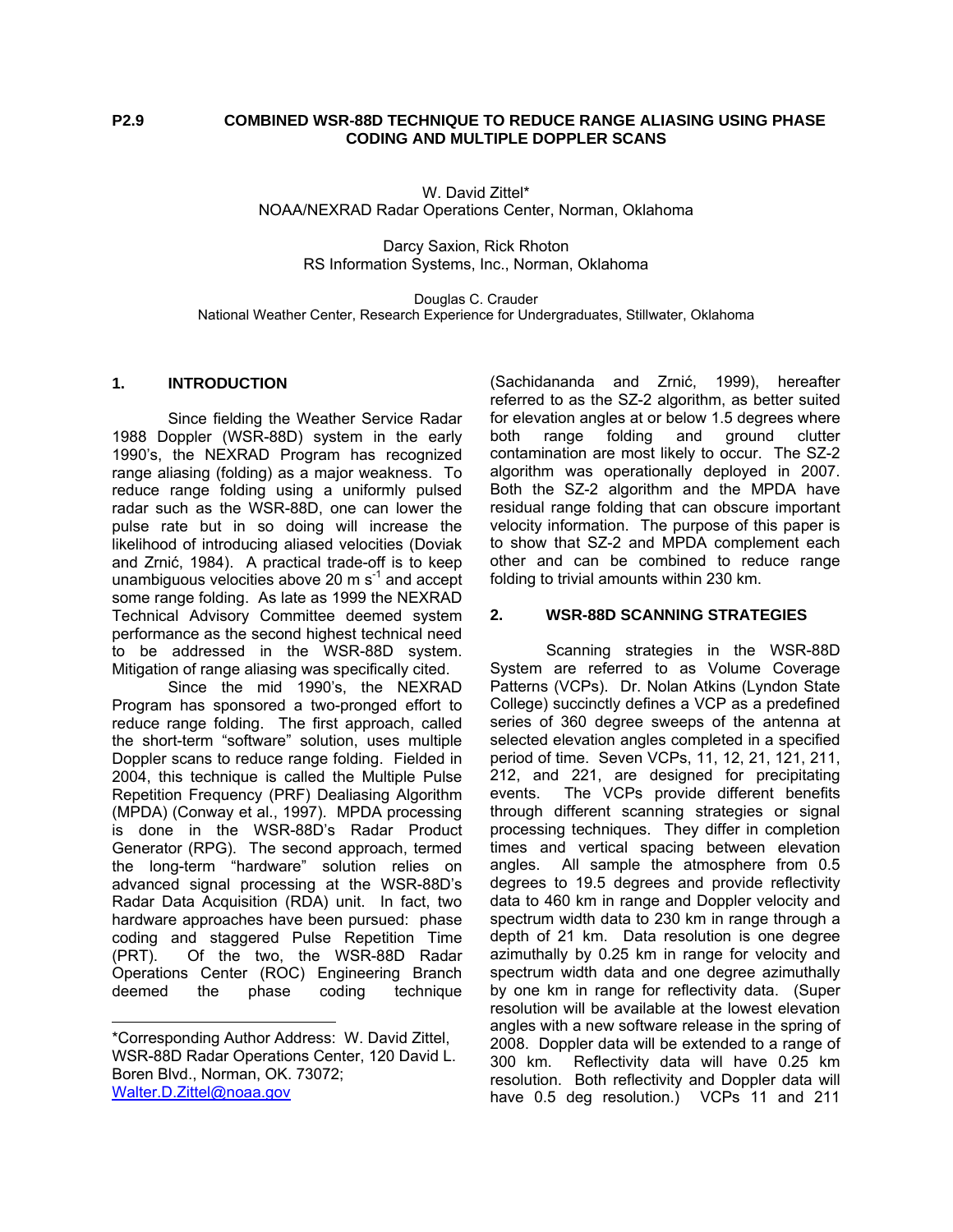collect data in 5 minutes at 14 unique elevation angles. VCPs 21, 121, and 221 collect data in about 6 minutes at 9 unique elevation angles. VCPs 12 and 212 collect data at 14 unique elevation angles in about 4 min 30 sec with closely-spaced vertical separation of low elevation angles. VCPs 211, 212, and 221 use the SZ-2 algorithm. All precipitation VCPs use a separate scan to obtain long range surveillance reflectivity data at elevation angles at or below 1.5 degrees elevation which is followed by one or more Doppler scans to obtain velocity and spectrum width data. The surveillance scan, which uses a low PRF, minimizes range folding by maximizing the unambiguous range. Doppler scans, at high PRFs, reduce velocity aliasing by maximizing the unambiguous velocity. Information from the surveillance scan is used to help place the rangefolded velocities from the Doppler scan. At midelevation angles (2.4 to 6.0 deg) a batch waveform is used. For each radial of data this waveform sends out a few pulses for surveillance coverage followed by tens of pulses to obtain the Doppler moments. At higher elevations (> 6.0 deg) Doppler scans provide both reflectivity and Doppler data.

The WSR-88D System uses eight PRFs. The lowest three PRFs are used for long-range surveillance while the highest five are used to obtain Doppler velocity and spectrum width estimates. Table 1 lists the PRFs and associated values for unambiguous velocity and range. A concise summary of VCPs may be found at http://www.wdtb.noaa.gov/buildTraining/Build9/pdf s/VCP Comp Table.pdf. A more extensive discussion of VCPs is provided in the Federal Meteorological Handbook No. 11, Doppler Radar Meteorological Observations, Part C, WSR-88D Products and Algorithms, April 2006.

### **3. MULTIPLE-PRF DEALIASING ALGOR-ITHM (MPDA)**

The MPDA mitigates range folding by combining Doppler data from up to three scans at the same elevation angle but where each scan uses a different PRF. Changing the PRF changes the unambiguous range and thus the areas that may be range folded. The primary PRFs used are  $\sim$ 1282,  $\sim$ 1095, and  $\sim$ 857 Hz with unambiguous ranges of 117 km, 137 km, and 175 km, respectively. In the WSR-88D System they are referred to simply as PRFs 8, 6, and 4, respectively. Experience has shown the MPDA works well out to about 175 km but is inconsistent in reducing range folding beyond this range.

Another feature of the MPDA is its approach to velocity dealiasing. MPDA takes advantage of having up to three independent measurements of velocity for the same location in space. It first tries to dealias all locations for which there are three velocities. If no satisfactory solution is found with three velocities, it will next try to dealias using pairs of velocities. Some locations will only have two velocities because the third velocity is range folded. Finally, MPDA completes its processing by dealiasing velocities for locations for which only one velocity is available. While the use of multiple velocity estimates generally improves the reliability of dealiasing, a region with only velocity data from the scan using PRF 4 may have dealiasing errors because its Nyquist velocity is only about 21 m  $s^{-1}$ . An in-depth discussion of the MPDA processing logic is provided by Zittel and Wiegman (2005) at: http://www.roc.noaa.gov/news/NNwinter05d.pdf.

VCP 121, used with the MPDA, samples nine unique elevation angles (0.5, 1.5, 2.4, 3.4, 4.3, 6.0, 9.9, 14.6, 19.5 deg) in 5 min 30 sec. MPDA runs on the lowest 5 elevation angles; the legacy Velocity Dealiasing Algorithm (VDA) is used at elevation angles at six degrees and higher.

# **4. SZ-2 ALGORITHM**

The SZ-2 algorithm reduces range folding by recovering weak trip signal embedded within strong trip signal. To separate out the weak trip from the strong trip signal, SZ-2 uses a sequence of 32 unique phases to change the transmitted phase of each succeeding radar pulse, which results in eight modulation phases for any overlaid signal allowing for overlaid signal separation. (Sixty-four pulses are used per radial to reduce the variance of the estimate.) Use of a high PRF such as PRF 8 mitigates velocity dealiasing errors. Because of the possibility of signal contribution from third and fourth trip echo when using a high PRF, SZ-2 uses a low PRF surveillance scan to assign energy to the appropriate trip similar to the other VCPs deployed in the WSR-88D. The SZ-2 processing is only applied to elevation angles less than 1.65 degrees. This algorithm works well at far ranges but leaves a band of range-folded signal at the start of the second trip where overlaid clutter signal obscures the second trip signal. Current VCP definitions limit SZ-2 to one PRF. (SZ-2 implementation can use any PRF but a limitation of the RPG does not permit changing the rotation rate for a given VCP when a different PRF is required while still maintaining 64 pulses per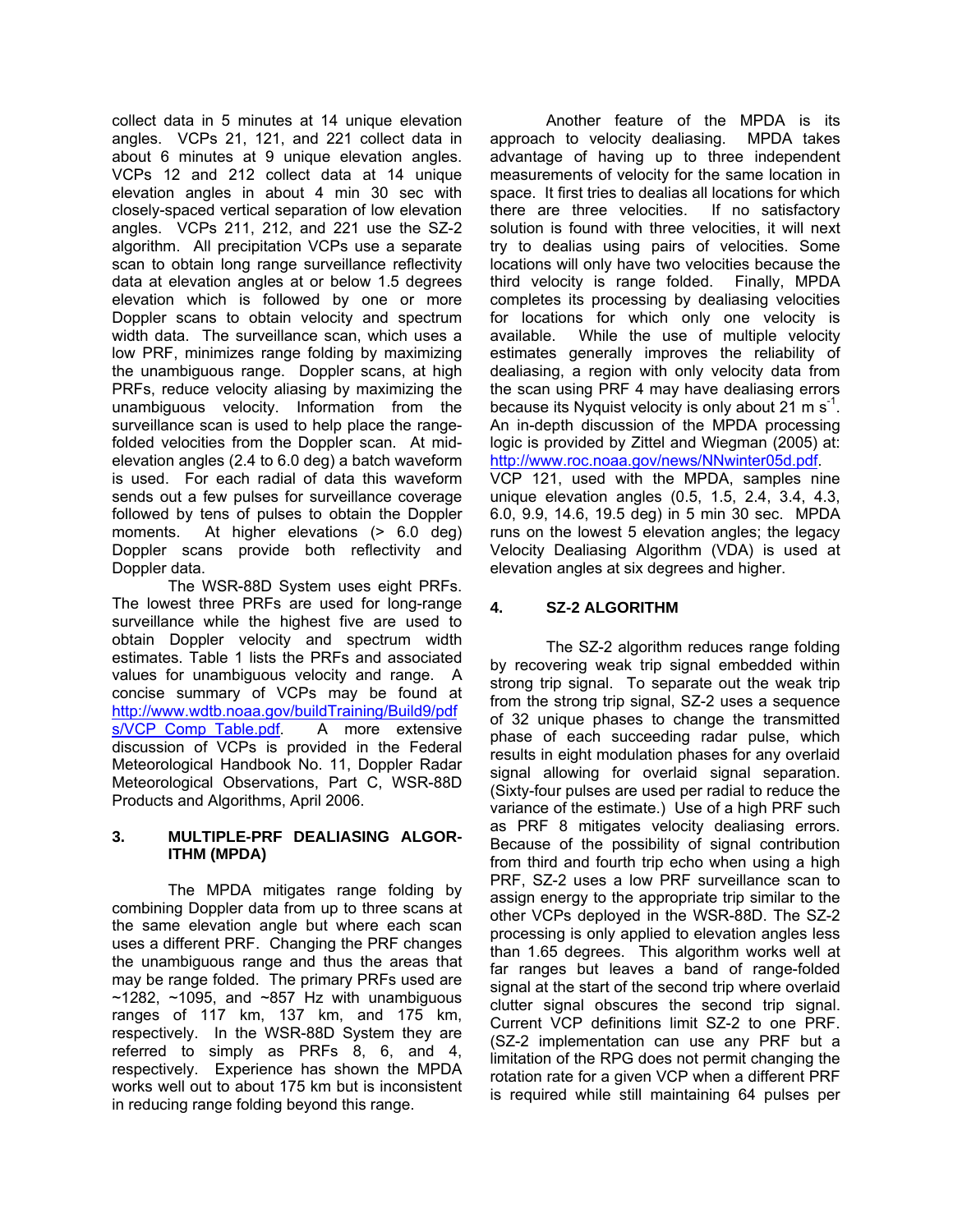one degree radial.) To shift where the band of range folding occurs, three new VCPs provide diversity where the band of range folding occurs. VCP 211 uses PRF 8, VCP 212 uses PRF 6, and VCP 221 uses PRF 5. Finally, while significantly mitigating range folding, SZ-2 still has some velocity aliasing requiring a velocity dealiasing algorithm at the RPG. Zrnić et al., 2006 provide details of the SZ-2 implementation in the WSR-88D.

### **5. COMBINING SZ-2 AND MPDA IN VCP 121**

Because the SZ-2 algorithm runs in the SIGMET RVP8 processor, which is part of the RDA system, while the MPDA runs in the Radar Product Generator (RPG) Linux work station, the two techniques are readily combined. (For simplicity the combined technique is referred to as the enhanced VCP 121.) The SZ-2 algorithm range unfolds velocity data for the first Doppler scan on a radial-by-radial basis at the RDA which transfers each radial to the RPG. The extra Doppler scans are range unfolded using legacy range unfolding logic. At the RPG the MPDA replaces the residual range-folded data in the SZ-2 Doppler scan using data from the extra scans and performs velocity dealiasing as described above. To match the MPDA requirement of using PRF 8 for the first Doppler cut, the enhanced VCP 121 uses the specifications for VCP 211 which also uses PRF 8. To accommodate the SZ-2 processing, which requires 64 pulses (43 pulses are used in the baseline VCP 121), the enhanced VCP 121 antenna rotation rate is slowed to the VCP 211 rate for the first Doppler scan at both 0.5 and 1.45 degrees elevation. Also, the number of surveillance pulses was increased from 15 to 17 to match VCP 211. The slower rotation rates add about 15 seconds to the total volume scan time for the enhanced VCP 121 for an estimated completion time of 5 min 45 sec. Table 2 compares the baseline to the enhanced VCP 121. The italicized bold text shows where the enhanced VCP 121 differs from the baseline VCP 121 at the 0.5 and 1.5 deg elevation angles. One change to VCP 121 not related to adding SZ-2 is that the RDA now does range unfolding of the extra Doppler scans at 0.5 and 1.5 degrees to support super resolution data processing. Previously those scans were range unfolded at the RPG. Use of the term "contiguous" in Table 2 merely indicates the transmitted pulses are uniformly spaced in time.

### **6. STATISTICAL ANALYSES**

### **6.1** *Methodology*

To show the improvement in range folding reduction provided by the enhanced VCP 121, we compare its volume of range-folded data to the volume of range-folded data using SZ-2 by itself. To obtain the volume of range folded from the SZ-2 algorithm alone, we modify the MPDA code slightly to ignore the extra Doppler scans and use just the first Doppler scan at each elevation. The data mimic what would be presented by using SZ-2 alone. We compute the areal volume of data that is either range-folded or velocity and then compute the ratio of the velocity data to the combined velocity and range-folded data. Multiplying by 100 gives the percentage of the total coverage that is velocity data:

$$
Pct(VE) = 100 * \frac{\sum_{m=1}^{N} Area(VE)_m}{\sum_{m=1}^{N} Area(RF)_m + \sum_{m=1}^{N} Area(VE)_m}
$$

where *N* is the number of volume scans in a data case and *m* is an individual volume scan. *RF* is range-folded data and *VE* is velocity data. Subtracting the percent that is velocity data from 100 yields the percent of the field that is range folded formulated as:

$$
Pct(RF) = 100 - Pct(VE).
$$

It is important to note the analyses were performed on velocity products whose coverage extends only to 230 km. Super resolution velocity products, which extend to 300 km, will have considerably more range folding regardless of VCP being used. Although statistics were computed for both 0.5 and 1.5 deg elevation, only the results for the lowest elevation scan are presented. This is where range folding is most problematic.

### **6.2** *Initial Results*

Level 2 Archive data for four data cases with widespread precipitation were collected on the ROC's test bed WSR-88D (KCRI) during the fall and winter of CY 2006. Level 2 Archive data were also obtained from the National Climatic Data Center for the nearby Norman Forecast Office's WSR-88D (KTLX) which used the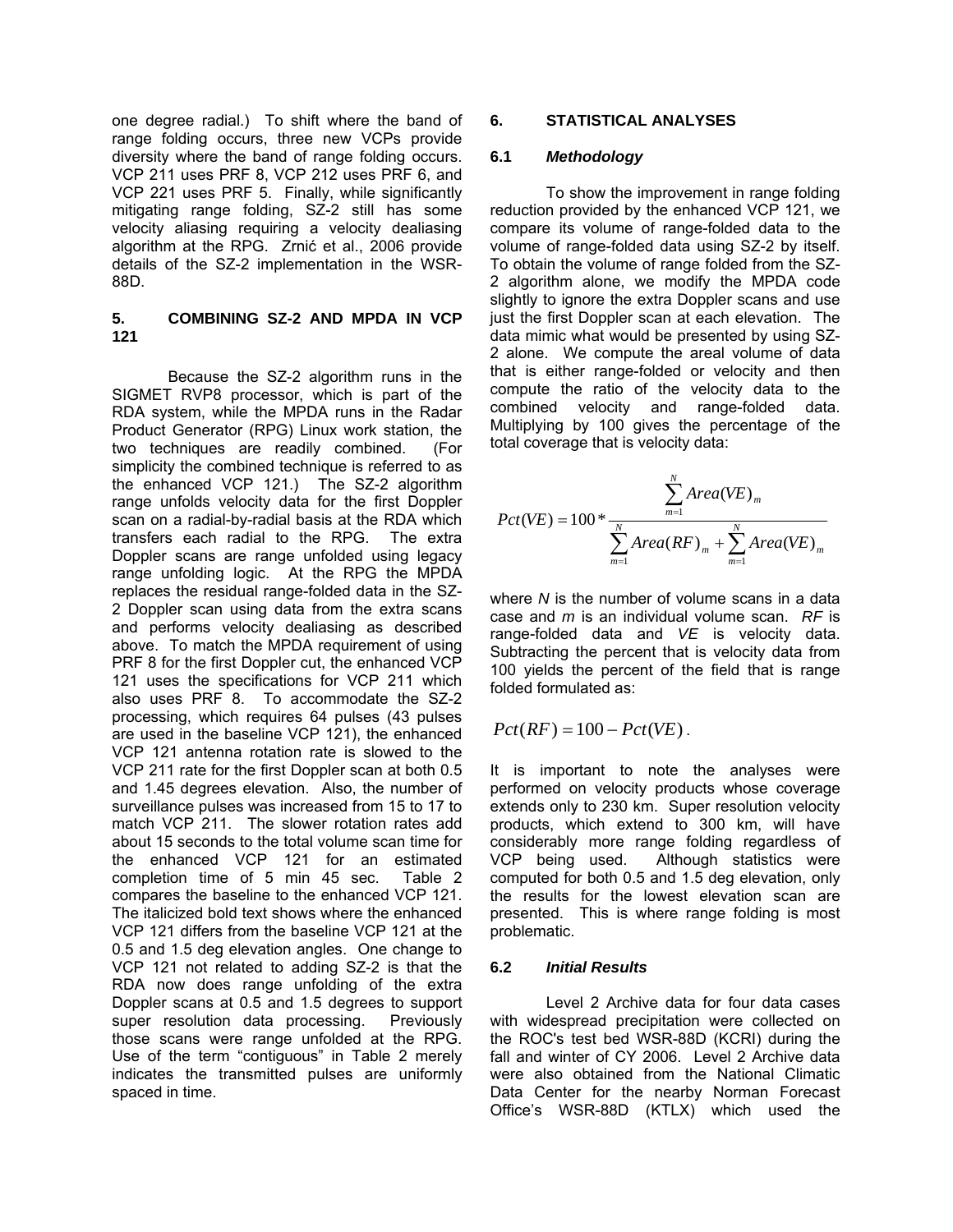standard baseline VCPs 11, 12, 21, and 121. (KTLX is located about 18 km east-northeast of KCRI.) The data were played back through non– operational RPGs at the ROC. Table 3 lists the cases, the weather event, the number of hours analyzed, and compares the percent of velocity data obtained from the enhanced VCP 121, SZ-2 used alone, and KTLX. The average of the four cases shows the enhanced VCP 121 provides velocity data for slightly over 98 percent of the field. Use of SZ-2 by itself provides velocity data for nearly 91 percent of the data field. The average for the baseline VCPs provided slightly less than 58 percent. For the fourth case on 29-30 December, KTLX was operating in the baseline VCP 121. For this case the baseline VCP 121 provided velocity data for only about 63 percent. For the other three cases which used VCPs 11, 12, and 21, the KTLX radar's RPG automatically selected which PRF to use. When the RPG is in "Auto PRF" mode, PRF 4, which usually provides the least volume of range-folded data for VCPs 11, 12, and 21, will not be selected. Only PRFs 5, 6, 7, or 8 will be used.

## **6.3** *Field Test Results*

To obtain geographic and meteorological diversity, the ROC conducted a field test with the enhanced VCP 121 at eight NWS offices with operational WSR-88Ds during the latter half of CY 2007. Sites participating in the test were Billings, MT (KBLX), Boise, ID (KCBX), Goodland, KS (KGLD), Lake Charles, LA (KLCH), Lincoln, IL (KILX), Melbourne, FL (KMLB), San Juan, PR (TJUA), and Tallahassee, FL (KTLH). Through early December these sites logged over 1500 hours using the enhanced VCP 121. Additionally, the ROC's test bed WSR-88D collected data using the enhanced VCP 121 during the test period. Eight cases of interest were chosen for analysis as shown in Table 4. Because most WSR-88D sites are widely spaced, no statistical comparisons were made between sites using the enhanced VCP 121 and sites using baseline VCPs. Instead, the comparisons were restricted to the enhanced VCP 121 and SZ-2 by itself. Use of just the SZ-2 data yields slightly less than 89 percent velocity data, while use of the enhanced VCP 121 provides slightly more than 97 percent velocity data.

 For both the enhanced VCP 121 and the SZ-2 used alone, the average volume of velocity data obtained during the field test is slightly lower than that obtained from the preliminary data sets. The corollary is that there were more range-folded data in the field test data sets. Because some of the field site data sets contained extensive coverage beyond second trip, data closer to the radar were range folded. Also, some sites chose to apply clutter filtering on all bins rather than use a bypass map to identify ground targets on which to do clutter filtering. Clutter filtering on all bins degrades the performance of the SZ-2 algorithm slightly.

# **7. EXAMPLES**

Two examples are shown. The first, 29-30 December 2006 is drawn from the original set of four cases from KCRI and the KTLX WSR-88Ds. The second case is from Lake Charles, LA, one of eight WSR-88D operational sites that participated in a field test of the enhanced VCP 121.

## **7.1** *Winter Storm Case*

Between December 29 and 31, 2006, during a major winter storm, up to 18 inches of snow fell in the Oklahoma panhandle and up to 4 inches of rain fell in southeastern Oklahoma. During this period KCRI collected Level 2 Archive data using the enhanced VCP 121. For several hours on December 29-30, 2006 the Norman forecast office collected similar data using the baseline VCP 121 on KTLX. Figure 1a shows a side-by-side comparison of the reflectivity from KCRI and KTLX collected about 02Z on December  $30<sup>th</sup>$ . The overall patterns match quite well. Minor differences would be expected due to differences in beam propagation. Figure 1b shows a side-byside comparison of the corresponding velocity products. The velocity product from KTLX shows extensive range folding beyond 175 km while the velocity product from KCRI has almost no range folding. Figure 1c shows what the KCRI velocity product would have looked like had the radar been operating with just SZ-2. A band of range folding is clearly seen at the start of second trip about 117 km.

# **7.2** *Tropical Cyclone Case*

On September 12, 2007 Tropical Storm Humberto formed about 154 km south-southwest of Galveston, TX. It intensified as it first moved northward and then turned to the north-northeast. On September  $13<sup>th</sup>$ , it became a hurricane just off the Texas coast near High Island and made landfall about 07Z at its peak intensity with winds about 44 m  $s^{-1}$ . Figure 2a shows a side-by-side comparison of reflectivity images from the Houston, TX WSR-88D (KHGX) and the Lake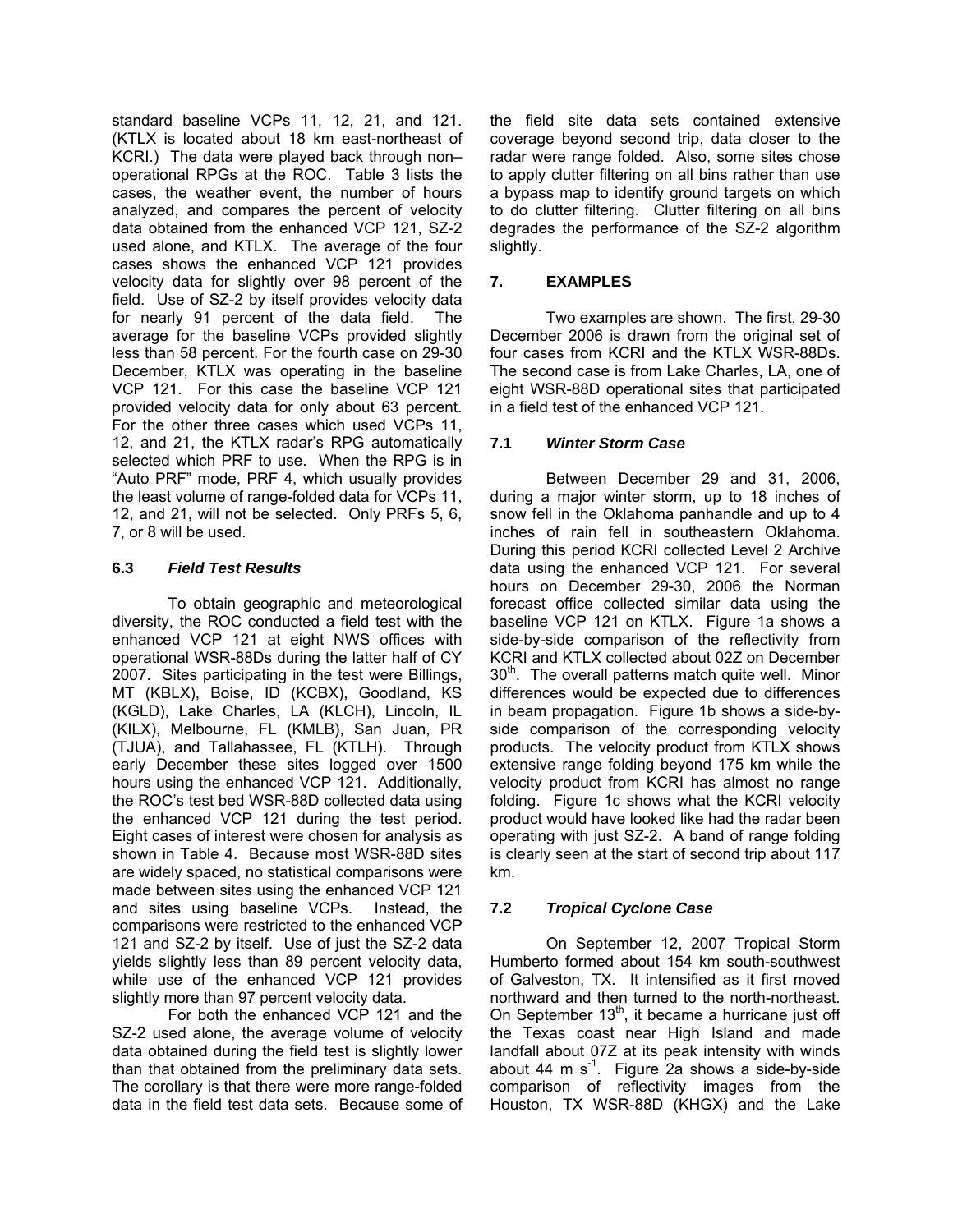Charles, LA WSR-88D (KLCH) about 07Z. At this time the eye was about 80 km east-northeast of KHGX and about 120 km west-southwest of KLCH. KHGX was operating with the baseline VCP 121 while KLCH was operating with the enhanced VCP 121. Although the images match well, KHGX is already starting to overshoot outer bands east of the eye. Figure 2b shows side-byside velocity images from KHGX and KLCH. Note that the KHGX velocities around the eye are partially obscured by range-folded signal while the velocities in the KLCH image are free of rangefolded signal. As in the winter storm case, extensive range folding occurs beyond 175 km for KHGX using the baseline VCP 121. Figure 2c shows what the KLCH velocity image would have looked like had the radar been operating with just SZ-2. A band of range-folded signal encircles the radar and obscures part of the eye structure. Other areas appear noisier than the enhanced VCP 121 in Figure 2b.

### **8. SUMMARY AND FOLLOW-ON WORK**

The merging of two separate techniques. SZ-2 and MPDA, to reduce range folding has been shown to be easily accomplished within the baseline VCP 121. The inclusion of SZ-2 removes nearly all range folding left beyond 175 km by the MPDA while the MPDA removes the band of range folding left by SZ-2 at the start of second trip. Residual range folding within 230 km can be attributed primarily to strong third and fourth trip echo. Because the enhanced VCP 121 requires an extra 15 seconds to complete a volume scan, Crauder and Zittel (2008) conducted a companion study to determine the feasibility of omitting the middle PRF 6 scan which would save about 30 seconds. The results show only a slight decrease in the volume of velocity data. Velocity data filled in by the MPDA are slightly smoother.

## **9. ACKNOWLEDGMENTS**

 The authors thank the ROC's data quality team and management for their support for moving forward with the implementation and fielding of the enhanced VCP 121. We especially appreciate the encouragement of Don Burgess of the Cooperative Institute for Mesoscale Meteorological Studies/National Severe Storms Laboratory. We also appreciate the willingness of operational sites to participate in a field test of the enhanced VCP 121.

### **REFERENCES**

- Conway, J.W. K.D. Hondl, and M.D. Eilts, 1997: Minimizing the Doppler Dilemma using a unique redundant scanning strategy and multiple pulse repetition frequency dealiasing algorithm. *Preprints: 28th Conf. on Radar Meteor,* Austin, TX, AMS, 315- 316.
- Crauder, D.C. and W.D. Zittel, 2008: Evaluation of a faster scanning strategy for the WSR-88D combined range aliasing mitigation techniques. In *24th Conf. on Interactive Information and Processing Systems (IIPS) for Meteorology, Oceanography, and Hydrology*, New Orleans, 21-25 January (2008) submitted.
- Doviak, R.J. and D.S. Zrnić, 1984: *Doppler Radar and Weather Observations*. Academic Press, Inc., 458 pp.
- Federal Meteorological Handbook No. 11, Doppler Radar Meteorological Observations, Part C, WSR-88D Products and Algorithms, April 2006.
- Sachidananda, M. and D.S. Zrnić, 1999: Systematic Phase Codes for Resolving Range Overlaid Signals in a Doppler Weather Radar. *J. Atmos. Oceanic Technol.*, **16**, 1351-1363.
- Zittel, W.D., and T. Wiegman, 2005: VCP 121 and the multi-PRF dealiasing algorithm. *NEXRAD Now*, **14**, 9-15.
- Zrnić, D., S. Torres, J. Hubbert, G. Meymaris, S. Ellis, and M. Dixon, 2006: NEXRAD Range-Velocity Ambiguity Mitigation, SZ-2 Algorithm Recommendation. WSR-88D Radar Operation Center Engineering Branch Publication.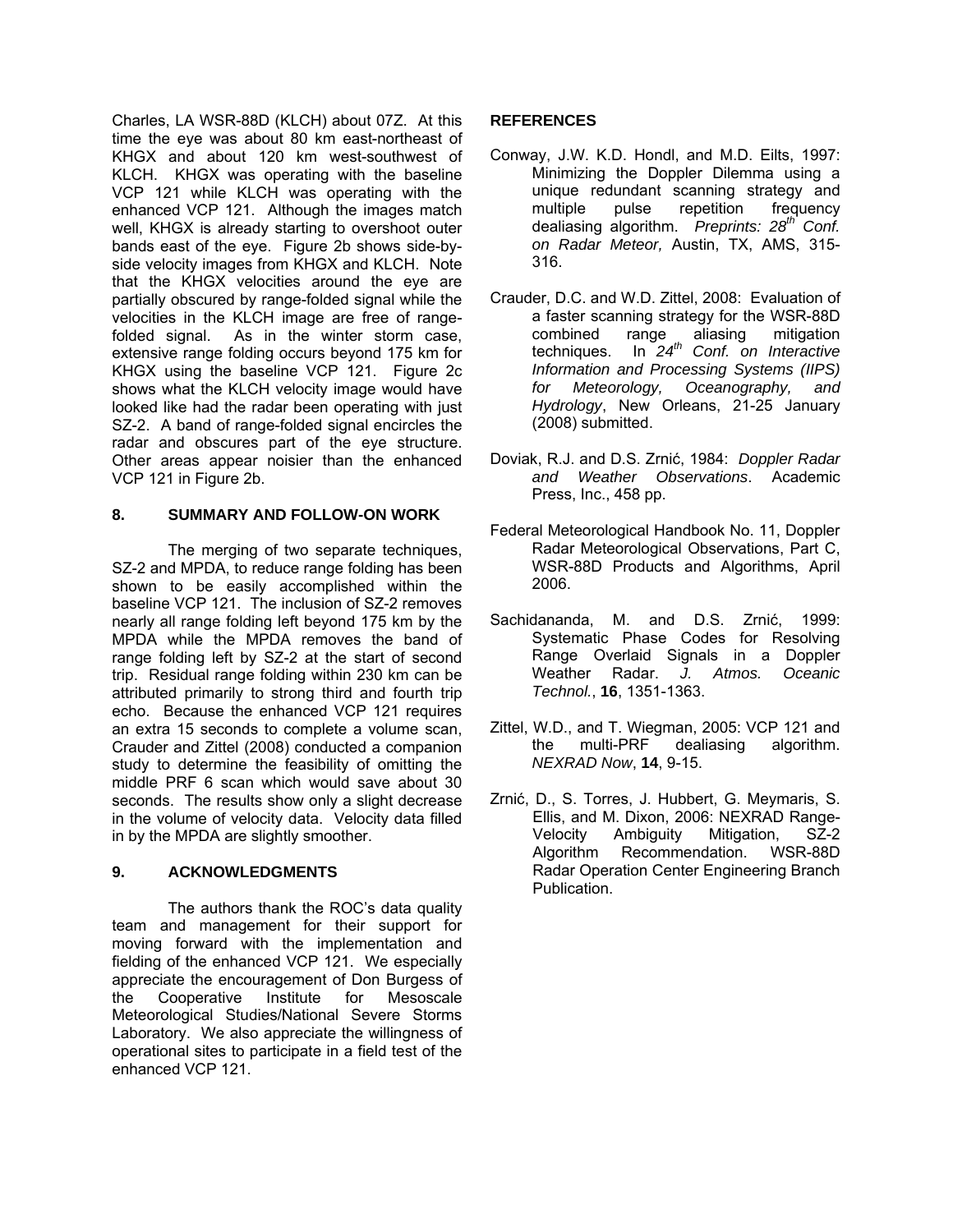| <b>PRF Number</b> |     |     | ◠   |     |     |     |     |     |
|-------------------|-----|-----|-----|-----|-----|-----|-----|-----|
|                   | 322 | 446 | 644 | 857 | 101 | 109 | 118 | 128 |
| PRF (Hz)          |     |     |     |     |     | ა   |     |     |
| $R_a$ (km)        | 466 | 336 | 233 | 175 | 148 | 137 | 127 | 117 |
| $V_a$ (m s        |     | 11  | 16  | 21  | 25  | 27  | 30  | 32  |

Table 1. Eight PRFs are used by the WSR-88D system. R<sub>a</sub> is unambiguous range; Va is unambiguous velocity.

|       | Baseline VCP 121 |                      |                | Enhanced VCP 121   |                  |  |
|-------|------------------|----------------------|----------------|--------------------|------------------|--|
| Elev. | Waveform         | No. of PRF<br>Pulses | No.            | Waveform           | No. of<br>Pulses |  |
| 0.5   | CS               | 15                   | 1              | CS/SZ2             | 17               |  |
| 0.5   | CD/W             | 43                   | 8              | CD/SZ2             | 64               |  |
| 0.5   | CD/WO            | 40                   | 6              | CD/W               | 40               |  |
| 0.5   | CD/WO            | 40                   | 4              | <b>CD/W</b>        | 40               |  |
| 1.5   | CS               | 15                   | 1              | CS/SZ <sub>2</sub> | 17               |  |
| 1.5   | CD/W             | 43                   | 8              | CD/SZ2             | 64               |  |
| 1.5   | CD/WO            | 40                   | 6              | CD/W               | 40               |  |
| 1.5   | CD/WO            | 40                   | 4              | CD/W               | 40               |  |
| 2.4   | B                | 6,40                 | 1,8            | B                  | 6,40             |  |
| 2.4   | CD/WO            | 40                   | 6              | CD/WO              | 40               |  |
| 2.4   | CD/WO            | 40                   | 4              | CD/WO              | 40               |  |
| 3.4   | B                | 6,40                 | 2,8            | B                  | 6,40             |  |
| 3.4   | CD/WO            | 40                   | 6              | CD/WO              | 40               |  |
| 3.4   | CD/WO            | 40                   | 4              | CD/WO              | 40               |  |
| 4.3   | R                | 6,40                 | 2,4            | R                  | 6,40             |  |
| 4.3   | CD/WO            | 40                   | 7              | CD/WO              | 40               |  |
| 6.0   | в                | 6,40                 | 3,5            | B                  | 6,40             |  |
| 9.9   | CD/WO            | 40                   | $\overline{7}$ | CD/WO              | 40               |  |
| 14.6  | CD/WO            | 43                   | 8              | CD/WO              | 43               |  |
| 19.5  | CD/WO            | 43                   | 8              | CD/WO              | 43               |  |

Table 2. Comparison of baseline VCP 121<br>to the enhanced VCP 121. to the enhanced CS=Contiguous Surveillance waveform, CD/W=Contiguous Doppler waveform with range unfolding done at the RDA, CD/WO=Contiguous Doppler waveform with no range unfolding, B=Batch waveform. Note there are two entries for the number of pulses and the PRF number for scans that use a batch waveform. The first number refers to the surveillance portion while the second numbers refer to the Doppler portion of this waveform.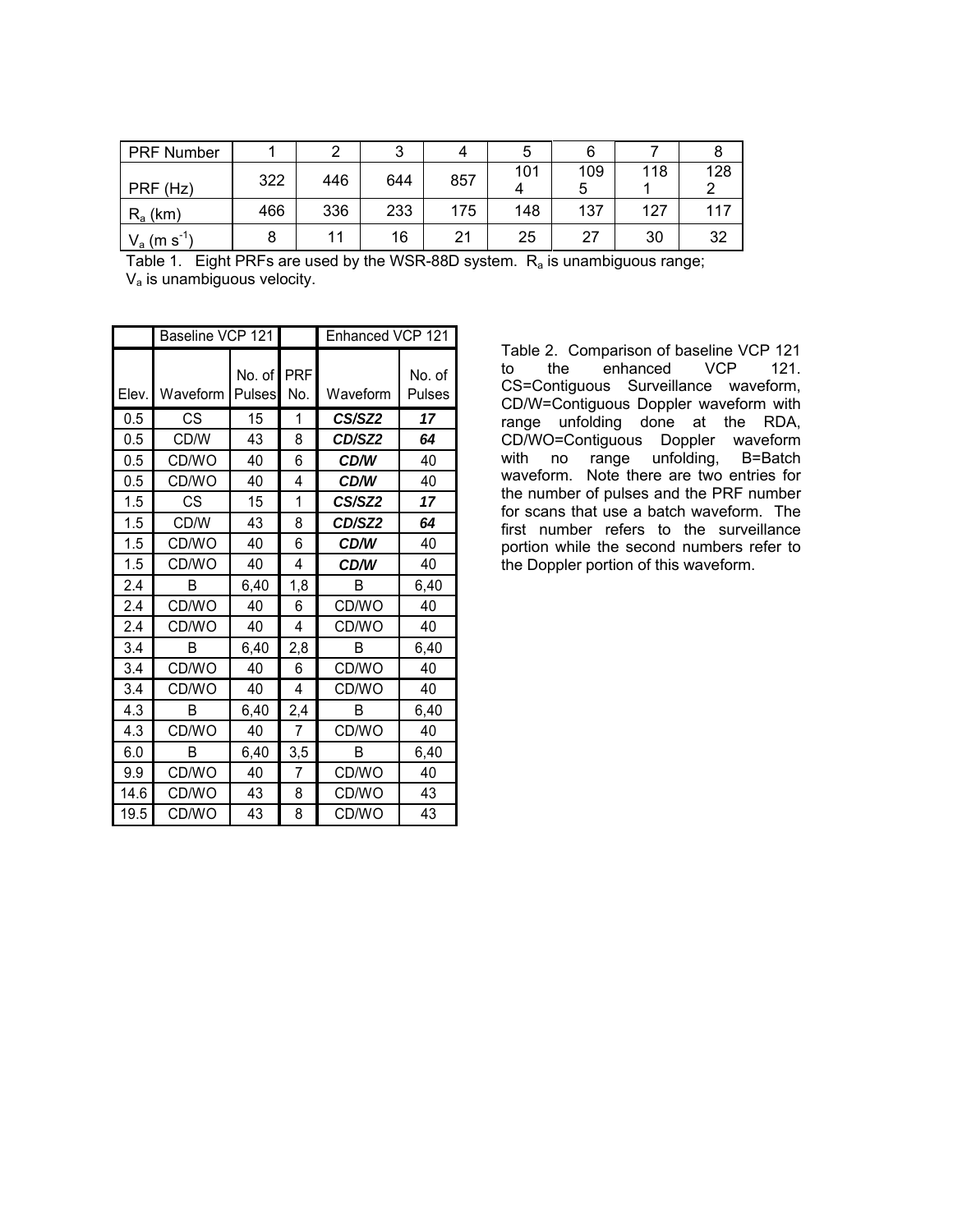|           |              |                                                  | <b>Percent Velocity Data</b>  |                                     |                                             |
|-----------|--------------|--------------------------------------------------|-------------------------------|-------------------------------------|---------------------------------------------|
| Case      | <b>Hours</b> | <b>KCRI</b><br>No. of Enhanced<br><b>VCP 121</b> | <b>KCRI</b><br>$SZ-2$<br>Only | <b>KTLX</b><br>Legacy<br><b>VCP</b> | <b>Weather Event</b>                        |
|           |              |                                                  |                               |                                     | Widespread rain in sourthern and central    |
| 10-Oct-06 | 7            | 97.10                                            | 87.46                         | 61.27                               | Oklahoma                                    |
|           |              |                                                  |                               |                                     | Heavy rain in southern and central          |
| 15-Oct-06 | 5            | 98.75                                            | 92.28                         | 45.84                               | Oklahoma                                    |
|           |              |                                                  |                               |                                     | Hail storms in Oklahoma, straight line wind |
| 6-Nov-06  | 8            | 98.29                                            | 91.37                         | 61.68                               | damage in Gainesville, TX                   |
|           |              |                                                  |                               |                                     | Blizzard in Oklahoma Panhandle, heavy       |
| 30-Dec-06 | 8            | 98.04                                            | 91.22                         | 63.10                               | rain southeastern Oklahoma                  |
| Average   |              | 98.05                                            | 90.58                         | 57.97                               |                                             |

Table 3. Summary of initial four cases showing percent of velocity data obtained from the enhanced VCP 121, SZ-2 only, and baseline (legacy) VCPs at 0.5 deg elevation.

|             |           |                         | <b>Percent Velocity Data</b>        |           |                                             |
|-------------|-----------|-------------------------|-------------------------------------|-----------|---------------------------------------------|
| <b>Site</b> | Case      | INo. of<br><b>Hours</b> | <b>IEnhanced</b><br><b>IVCP 121</b> | SZ-2 Only | <b>Weather Event</b>                        |
| <b>KCRI</b> | 20-Jun-07 | 12                      | 95.28                               | 90.18     | Severe storms embedded in squall line       |
| <b>KLCH</b> | 13-Sep-07 | 24                      | 96.90                               | 88.03     | Hurricane Humberto                          |
| <b>KCRI</b> | 19-Aug-07 | 9                       | 98.16                               | 88.77     | Sub-tropical storm Erin                     |
| <b>KBLX</b> | 5-Oct-07  | 11                      | 97.33                               | 89.89     | Stratiform rain with strong winds           |
| <b>KTLH</b> | 21-Sep-07 | 21                      | 98.22                               | 91.34     | <b>Tropical Depression Ten</b>              |
| <b>KILX</b> | 27-Oct-07 | 22                      | 97.63                               | 83.25     | Stratiform rain with strong winds           |
| <b>KCBX</b> | 20-Oct-07 | 18                      | 96.29                               | 85.10     | Stratiform rain with strong winds           |
| <b>TJUA</b> | 26-Oct-07 | 12                      | 98.26                               | 93.21     | Area of Disturbance prior to Hurricane Noel |
|             | Average   |                         | 97.26                               | 88.72     |                                             |

Table 4. Summary of eight cases analyzed from field test showing percent of velocity data obtained from the enhanced VCP 121 and for SZ-2 only at 0.5 deg. elevation.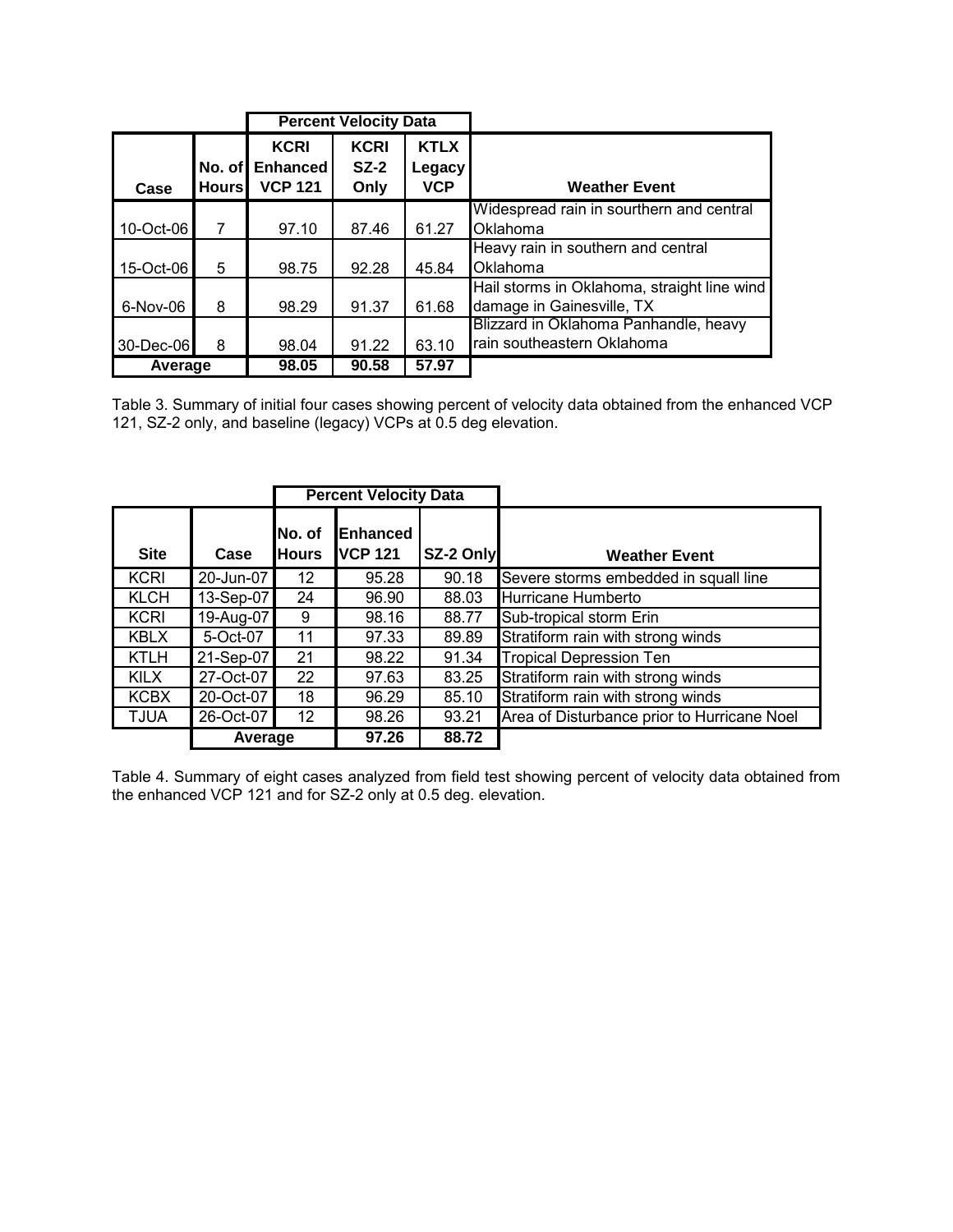

Figure 1a. Side-by-side comparison of reflectivity image from KCRI (left) and KTLX (right) for December 30, 2006 around 02Z. Beam blockage in the northeast and southeast quadrants due to towers is evident in the KCRI image. Coverage and overall intensity are similar. Yellow colors show areas of heavier precipitation. KTLX is located about 18 km (10 n mi) east-northeast of KCRI. Range rings are every 93 km (50 n mi).



Figure 1b. Side-by-side velocity images for same date and time as in Figure 1a. KCRI on left is running with the enhanced VCP 121 and KTLX on right is running with the baseline VCP 121. Red colors indicate motion away from the radar; green colors indicate motion towards the radar. Note for KTLX nearly all signal beyond 175 km (95 n mi) is range folded. Range rings are same as Figure 1a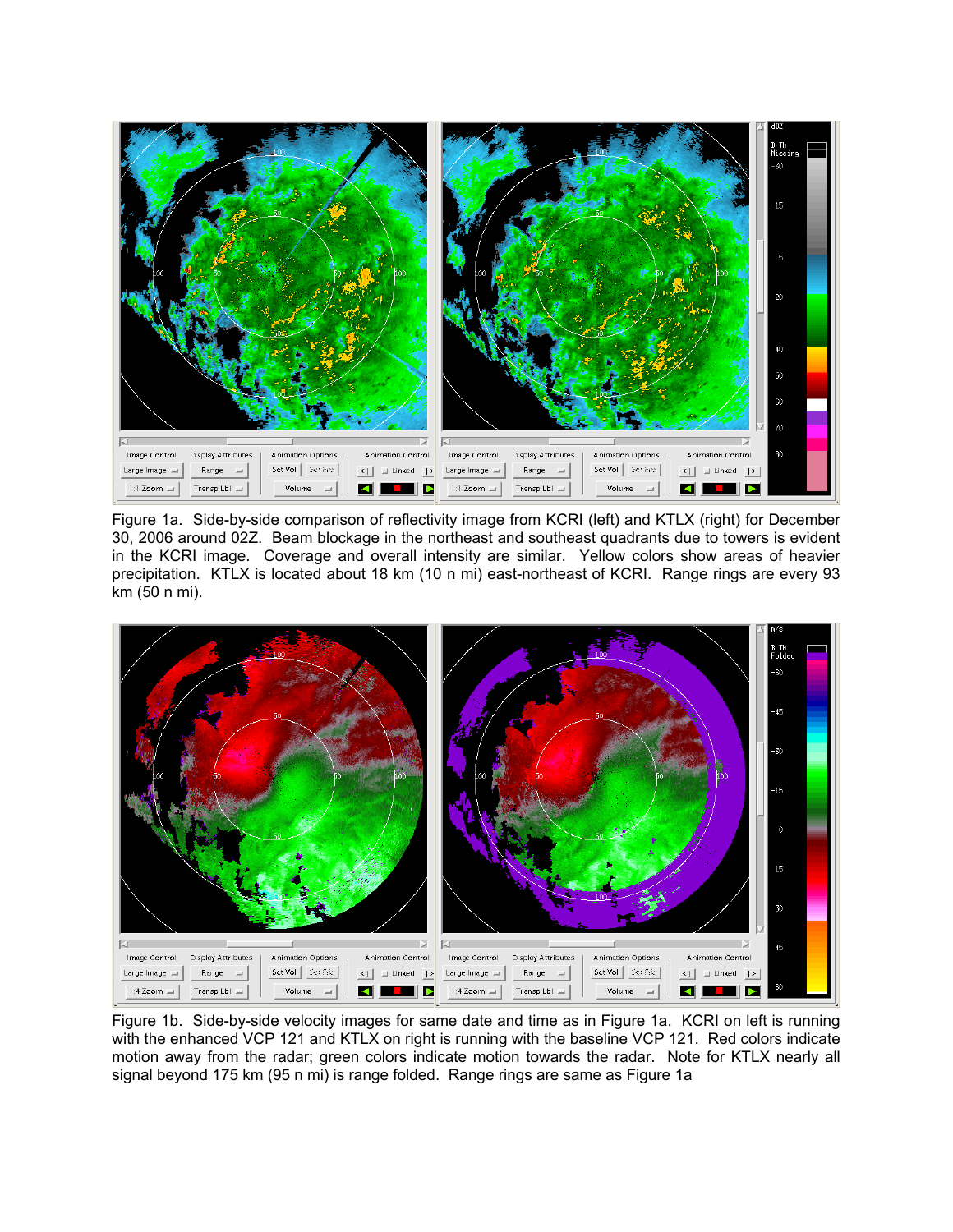

Figure 1c KCRI velocity image for same date and time as in Figure 1b. The  $2^{nd}$  and  $3^{rd}$  Doppler cuts were omitted thus simulating VCP 211. Note the band of range folding between 117 and 137 km. Range rings are same as Figure 1a.



Figure 2a. Side-by-side comparison of reflectivity images from KHGX (left) and KLCH (right) for 07Z on September 13, 2007 about the time of Hurricane Humberto's peak intensity. Coverage and overall intensity are similar around the eye located left center in each image. KLCH is located about 204 km east-northeast of KHGX.